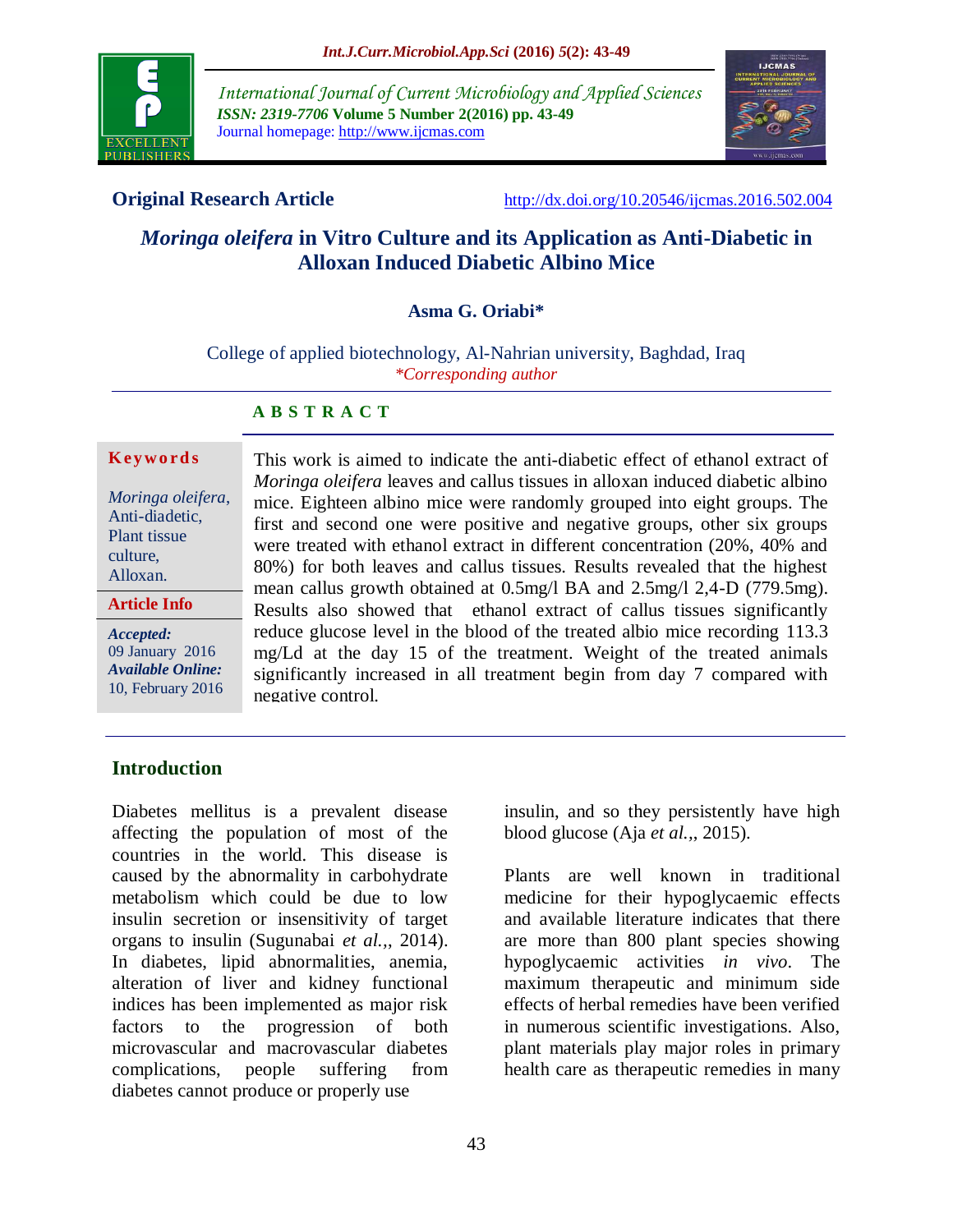developing countries (Jogender *et al.,*, 2013).

It has become imperative to investigate plants such as *Moringa oleifera* and *Vernonia amygdalina* which have been used by native populations as hypoglycaemic agents in a standardized experimentation. A number of investigations have shown that saponins, flavonoids and a host of other secondary plant metabolites including arginine and glutamic acid possess hypoglycemic effect in various animal models and have been found to be hepatoprotective in diabetic animal experiments (Efiong *et al.,*, 2013).

*Moringa oleifera* has become very important so its contain 18 of the 20 amino acid that the human body required and is one of the plant species with higher seed oil content, between 30-40% (Cartes and Delaveau, 2014).

Tissue culture has been utilized extensively for mass propagation of economically important or elite plants, as well as species that are endangered due to extinction (Salema *et al.,*, 2007). *Moringa oleifera* callus induction was a greatly influenced by temperature, nutrients, pH and addition of ascorbic acid in the growing medium, Furthermore, the seeds contain an essential oil (Bennett *et al.,*, 2003). Stephenson and Fahey (2004) reported that 20% success rate of germination of immature seeds with subsequent shoot development from the epicotyl meristematic tissues of *M. oleifera*  Lam. cultured on Murashige and Skoog (MS) semi-solid medium (Murashige and Skoog 1962) amended with 1 mg/L benzylaminopurine (BAP) and 1 mg/L gibberellic acid (GA3) and the success rate of seed germination was increased to 73% when immature seed explants were inoculated on membrane raft in MS liquid medium of the same media formulation, with the number of shoots regenerated

roughly comparable to the semi-solid medium.

#### **Materials and Methods**

#### **Materials**

The chemicals and reagents used are of analytical quality. Fresh leaves of fully grown *Moringa oleifera* were collected from a green house at the college of applied biotechnology, Al-Nahrian university, Baghdad, Iraq.

## **Method**

## **Callus Induction and Growth**

Seeds of *M. oleifera* were washed with running water for 15 minutes; surface sterilized with 50% Clorox solution for 20 minutes, and then rinsed three times with sterile distilled water. The seeds after dipping in 99% ethanol, and removing the seed coats were cultured on MS agar medium containing 4.0 mg/l BA for seed germination, then shoot explants were cut into the small pieces and placed on the MS agar medium supplemented with 0.0, 0.5, 1.0 or 1.5mg/l BA and 0.0, 1.5, 2.0 or 2.5mg/l 2, 4-D for six weeks. All cultures were incubated at  $25 \pm 2$ °C. Callus induction frequency (%) was calculated using the following formula (Yousif. 2002) .

(No. of seeds produced callus/total seeds cultured)\*100. For callus growth, the induced calli (initial weight was 150 mg/tube) were sub-cultured, on the same medium.

## **Preparation of Extracts**

The leaves and callus pieces of *Moringa oleifera* were dried in oven at 40ᵒC. The dried tissues were grinding well then the powder was soaked in 70% ethanol at room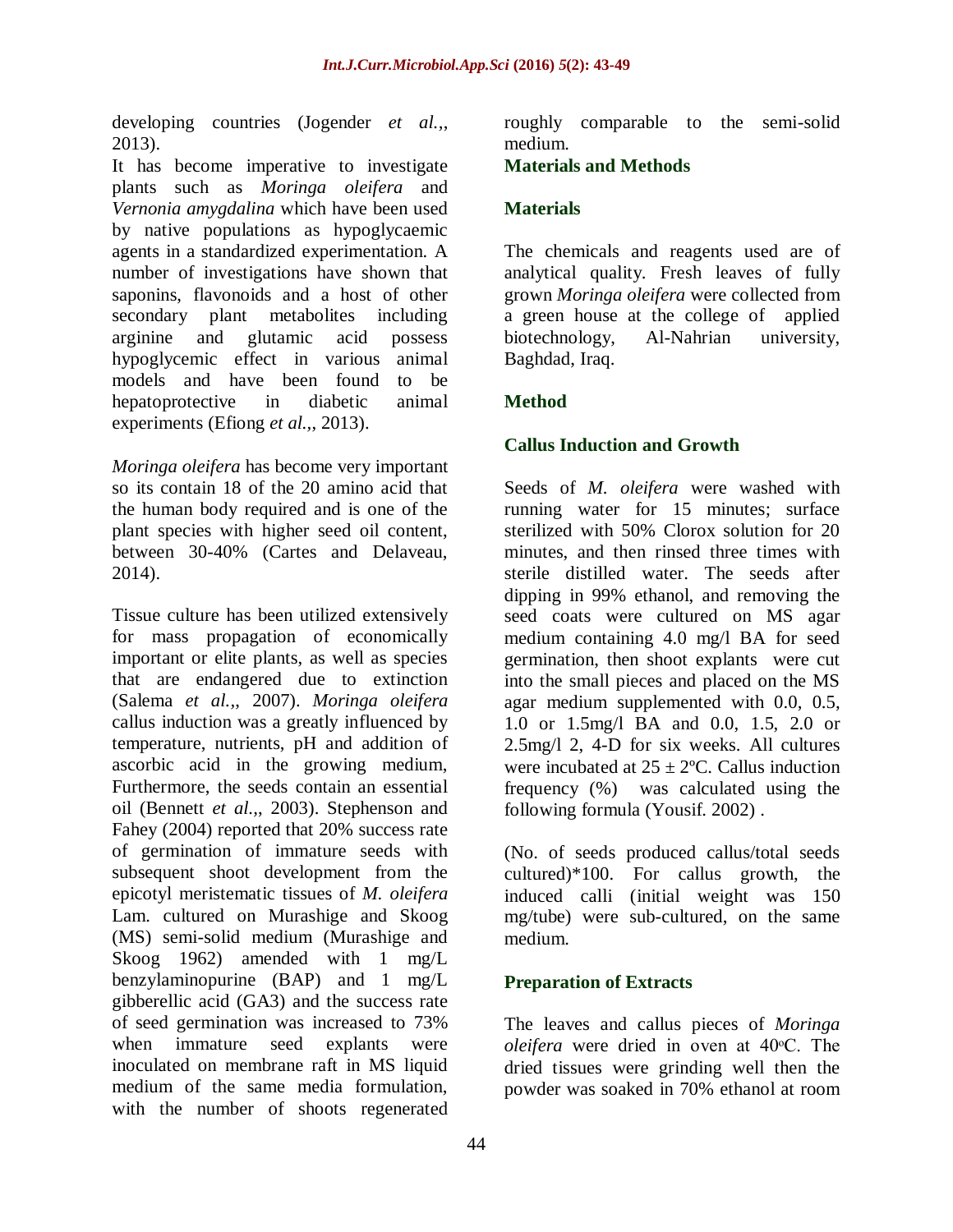temperature for 24 hours, filtered and evaporated to dryness using rotator evaporator.

## **Induction of Diabetes and Animals Treatment with Extracts**

Alloxan 100 mg/kg of body weight was used to induce diabetes. Mice were injected intraperitoneally. The dose was prepared by dissolving 0.2ml alloxan in 0.9 NaCl solutions. A solution of 5% glucose was administered orally. Blood glucose was observed 20 hours after alloxanistion (Sushruta *et al.,,* 2006). In this study there was eight groups of treatment: +control group (non-treated with alloxan), -control group (treated with alloxan), other six groups treated with 20%, 40% and 80% either of *Moringa oliefera* leaves or callus ethanol extracts.

## **Blood Samples Collection and Determination of Animals Weight**

The blood samples were collected from the tail vein puncture for measurement of blood glucose in all mice groups. Glucometer then used for determination the Glucose level**.**  Animals weight were determined using sensitive balance.

# **Results and Discussion**

Results displayed in table 1 revealed that 0.5 and 1.0 mg/l BA significantly increase the mean % callus induction recording 57.575 and 45.25% respectively compared with 0.0 mg/l BA (20.425%), the highest mean percentage of callus induction obtained at 0.5mg/l BA, due to the effect of 2,4-D the mean % callus induction increased significantly at 1.5, 2.0 and 2.5mg/l 2,4-D with mean values 38.3, 60.7 and 60% respectively compared with 0.0mg/l 2,4-D (0.0%) and the highest mean recorded at

2.0mg/l 2,4-D (60.7%). The interaction between 2,4-D and BA indicated that 0.5mg/l BA and 2.5mg/l 2,4-D recording the highest percentage of callus induction (93.5%). Data showed in table 2 exhibited that 0.5 and 1.0mg/l BA increased the mean callus fresh weight significantly (367.46 and 331.64mg respectively) compared with 0.0 and 1.5mg/l BA (168.82 and 288.16mg respectively) and the highest mean callus fresh weight obtained at 0.5mg/l BA while mean callus fresh weight increased significantly with the increasing 2,4-D concentration recording 0, 219.325, 341.95, 380.8 and 503.025 mg in 0.0, 1.0, 1.5, 2.0 and 2.5mg/l 2,4-D respectively. The interaction revealed that the highest mean callus fresh weight obtained at 0.5mg/l BA and 2.5mg/l 2,4-D with mean value 779.5mg, these results was agreed with those of Hussian *et al.,* (2010) who investigated that callus induction increased with increasing 2,4-D concentration. Callus, mainly comprising masses of undifferentiated cells, is good starting material for *in vitro* manipulation (Oriabi, 2013). But these results was disagreement with those obtained by Shank *et al.,* (2013) who reported that MS medium supplemented with 0.5mg/l of 2,4-D was the most effective medium for callus induction of *M. oleifera* with 100% of callus induction from week-3 after culturing of shoot, Figure 1 showing the callus mass of *M. oleifera* which grown on MS medium after two subcultures.

Results in table 3 described the changes in the weight of animals based on varying extract doses during the 15 days of treatment and showed that the body weight of mice significantly increased in the positive control group and those treated with 20, 40 and 80% of *M. oleifera* leaves or callus extracts compared with negative control which was significantly decreased with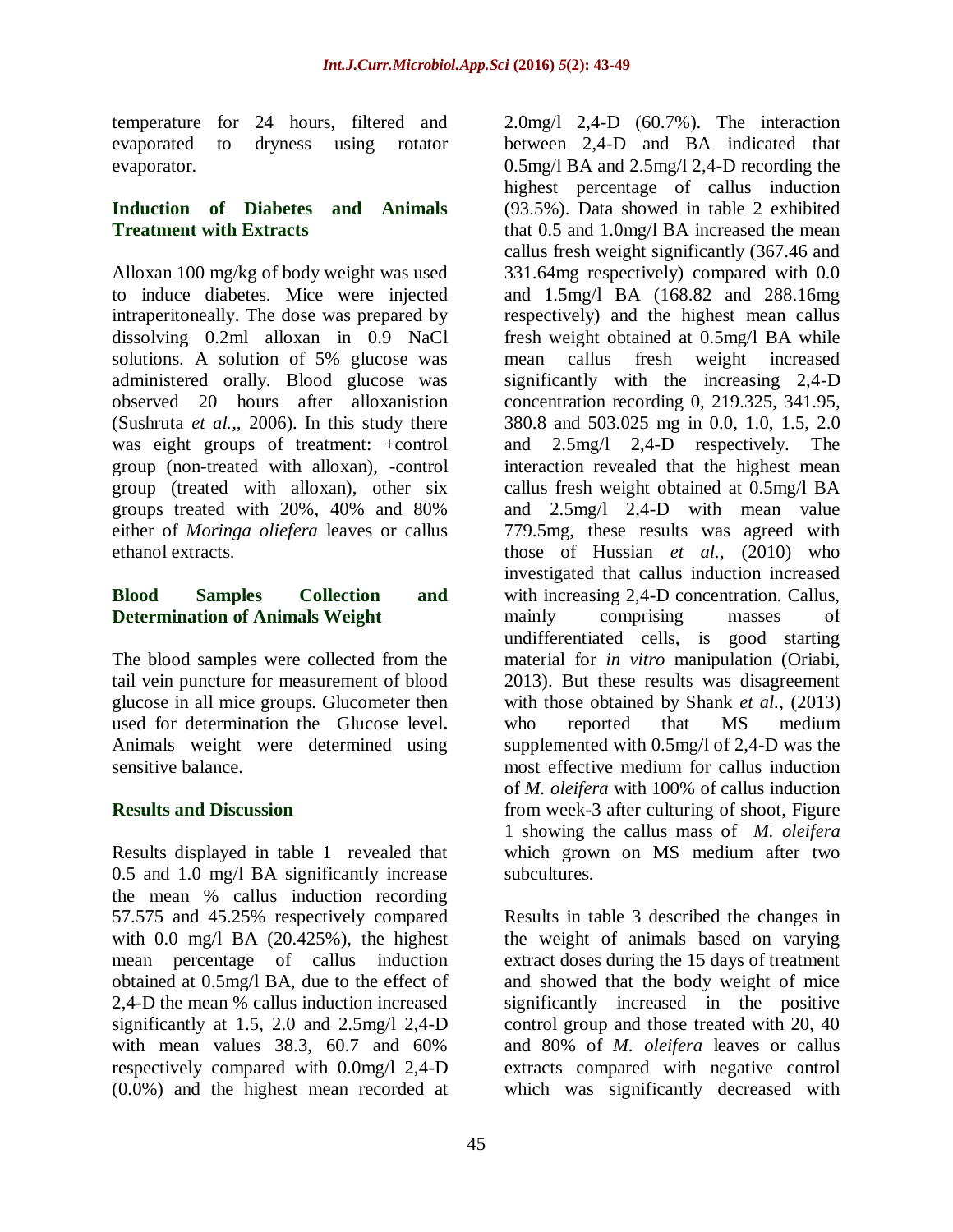increasing days of treatment, these results was agreement with those obtained by Aja *et al.,* (2013) who reported a significant (P<0.05) reductions in the mean body weight of rats in diabetic control compared to positive group while rats in treated groups showed significant (P<0.05) increase in their mean body weight compared to diabetic control group in work done earlier on antidiabetic effect of aqueous extract of *Moringa oleifera* and *Bridelia ferruginea*  leaves in alloxan-induced diabetic albino rats. Data displayed in table 4 show that administration of *Moringa oleifera* ethanol extracts of either leaves or callus tissues in alloxan induced diabetic albino mice at various doses of 20, 40 and 80% reduce the blood glucose level in the treated mice significantly compared to the negative control.

| <b>Table.1</b> Effect of the Interaction between 2,4-D and BA on the Mean of % Callus Induction, |  |  |
|--------------------------------------------------------------------------------------------------|--|--|
| after Inoculating Explants onto Solid MS Medium for Four Weeks, $n=30$                           |  |  |

| $-2,4-D(g/l)$   | 0.0 | 1.5                                            | 2.0  | 2.5  | <b>Mean</b> |  |
|-----------------|-----|------------------------------------------------|------|------|-------------|--|
| BA(mg/l)        |     |                                                |      |      |             |  |
| 0.0             |     | <b>19.8</b>                                    | 28.1 | 33.8 | 20.425      |  |
| 0.5             |     | 63.2                                           | 73.6 | 93.5 | 57.575      |  |
| 1.0             |     | 48.9                                           | 72.9 | 59.2 | 45.25       |  |
| 1.5             |     | 21.3                                           | 68.2 | 53.5 | 35.75       |  |
| <b>Mean</b>     |     | 38.3                                           | 60.7 | 60   |             |  |
| <b>LSD 0.05</b> |     | $2,4-D = 6.01$ ; BA= 6.35; Interaction = 20.04 |      |      |             |  |

**Table.2** Effect of 2,4-D and BA on the Mean Callus Fresh Weight (mg), after Inoculating Callus Pieces onto Solid MS Medium for Five Weeks. Initial Weight was 100mg. n= 30

| $\mathcal{L}$ ,4-D(g/l) | 0.0                                              | 1.0     | 1.5    | 2.0   | 2.5     | <b>Mean</b> |  |  |
|-------------------------|--------------------------------------------------|---------|--------|-------|---------|-------------|--|--|
|                         |                                                  |         |        |       |         |             |  |  |
| BA(mg/l)                |                                                  |         |        |       |         |             |  |  |
| 0.0                     | $\bf{0}$                                         | 113.1   | 261.3  | 185.3 | 284.4   | 168.82      |  |  |
| 0.5                     | 0                                                | 178.3   | 352.1  | 527.4 | 779.5   | 367.46      |  |  |
| 1.0                     | 0                                                | 301.7   | 422.5  | 371.9 | 562.1   | 331.64      |  |  |
| 1.5                     | $\bf{0}$                                         | 284.2   | 331.9  | 438.6 | 386.1   | 288.16      |  |  |
| <b>Mean</b>             | 0                                                | 219.325 | 341.95 | 380.8 | 503.025 |             |  |  |
| <b>LSD 0.05</b>         | $2,4-D = 32.81$ ; BA= 32.81; Interaction = 93.42 |         |        |       |         |             |  |  |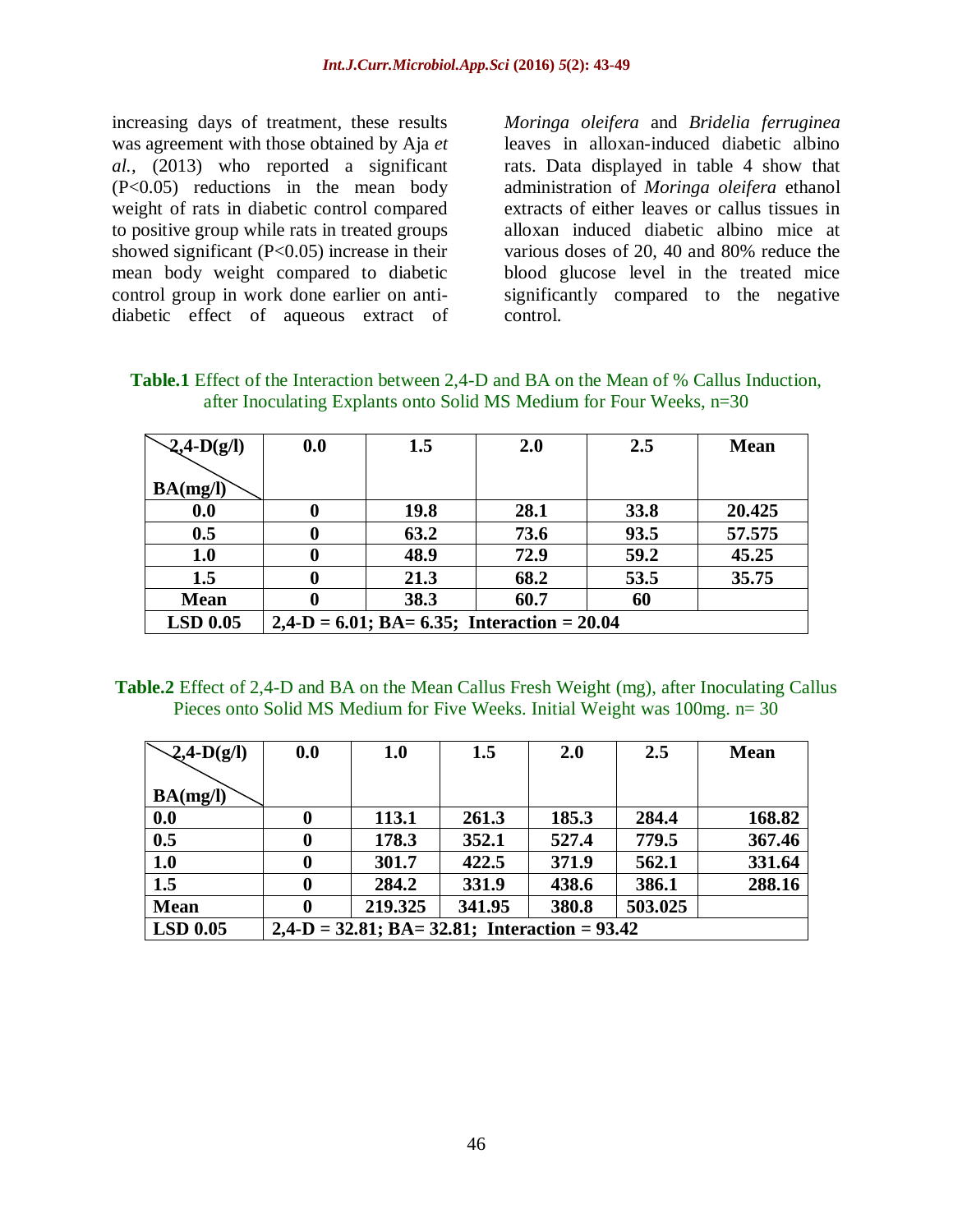#### *Int.J.Curr.Microbiol.App.Sci* **(2016)** *5***(2): 43-49**

| <b>Type of</b>     | mg/Ld        | mg/Ld   | <b>Leaves extract</b> |                          |       | <b>Callus extract</b>           |       |       | mg/Ld       |
|--------------------|--------------|---------|-----------------------|--------------------------|-------|---------------------------------|-------|-------|-------------|
|                    | $+$          |         | 20%                   | 40%                      | 80%   | 20%                             | 40%   | 80%   | <b>Mean</b> |
|                    | control      | control |                       |                          |       |                                 |       |       |             |
| <b>Treatment</b>   |              |         |                       |                          |       |                                 |       |       |             |
| <b>Days</b>        |              |         |                       |                          |       |                                 |       |       |             |
| 1                  | 26.86        | 26.91   | 26.58                 | 26.59                    | 26.69 | 26.76                           | 26.82 | 26.65 | 26.75       |
| $\overline{2}$     | 26.84        | 26.87   | 26.53                 | 26.53                    | 26.84 | 26.59                           | 26.81 | 26.89 | 23.75       |
| 3                  | 26.94        | 26.89   | 26.72                 | 26.73                    | 26.89 | 26.74                           | 26.93 | 26.78 | 26.82       |
| $\overline{4}$     | 26.89        | 26.62   | 26.79                 | 26.69                    | 26.93 | 26.82                           | 26.97 | 26.88 | 26.82       |
| 5                  | 26.93        | 26.29   | 26.77                 | 26.84                    | 26.99 | 26.95                           | 26.89 | 27.06 | 26.84       |
| 6                  | 27.36        | 26.01   | 26.68                 | 26.78                    | 26.96 | 26.87                           | 26.96 | 27.11 | 26.84       |
| 7                  | 27.54        | 25.79   | 26.85                 | 26.89                    | 27.05 | 26.97                           | 26.96 | 27.17 | 26.90       |
| 8                  | 27.63        | 25.81   | 26.89                 | 26.96                    | 27.09 | 26.95                           | 26.98 | 27.32 | 26.95       |
| 9                  | 27.69        | 25.52   | 26.89                 | 26.95                    | 27.13 | 27.03                           | 26.99 | 27.68 | 26.98       |
| 10                 | 27.83        | 25.32   | 26.83                 | 26.98                    | 27.22 | 27.02                           | 26.98 | 27.85 | 27.03       |
| 11                 | 27.89        | 25.21   | 26.97                 | 27.01                    | 27.48 | 27.14                           | 27.21 | 27.95 | 27.10       |
| 12                 | 28.11        | 25.08   | 26.94                 | 27.19                    | 27.65 | 27.32                           | 27.32 | 27.98 | 27.19       |
| 13                 | 28.27        | 24.95   | 26.89                 | 27.37                    | 27.93 | 27.52                           | 27.37 | 28.24 | 27.31       |
| 14                 | 28.27        | 24.38   | 27.48                 | 27.59                    | 28.07 | 27.59                           | 27.78 | 28.36 | 27.44       |
| 15                 | 28.74        | 24.17   | 27.73                 | 27.68                    | 28.15 | 27.63                           | 28.09 | 28.58 | 27.59       |
| Mean               | 27.58        | 25.73   | 26.90                 | 26.98                    | 27.27 | 27.06                           | 27.13 | 27.5  |             |
| 0.05<br><b>LSD</b> | Day = $1.09$ |         |                       | ; treatment type= $0.62$ |       | ; Day $*$ treatment type = 1.31 |       |       |             |

# **Table.3** Effect of Extract Doses on the Weight of Alloxan Induced Diabetic Albino Mice after 15 Days of Treatment, n=10

# **Figure.1** *Moringa oleifera* Callus Cultures Originated from Shoot Explants, Showing the Callus Mass Grown on MS Medium for Eight Weeks

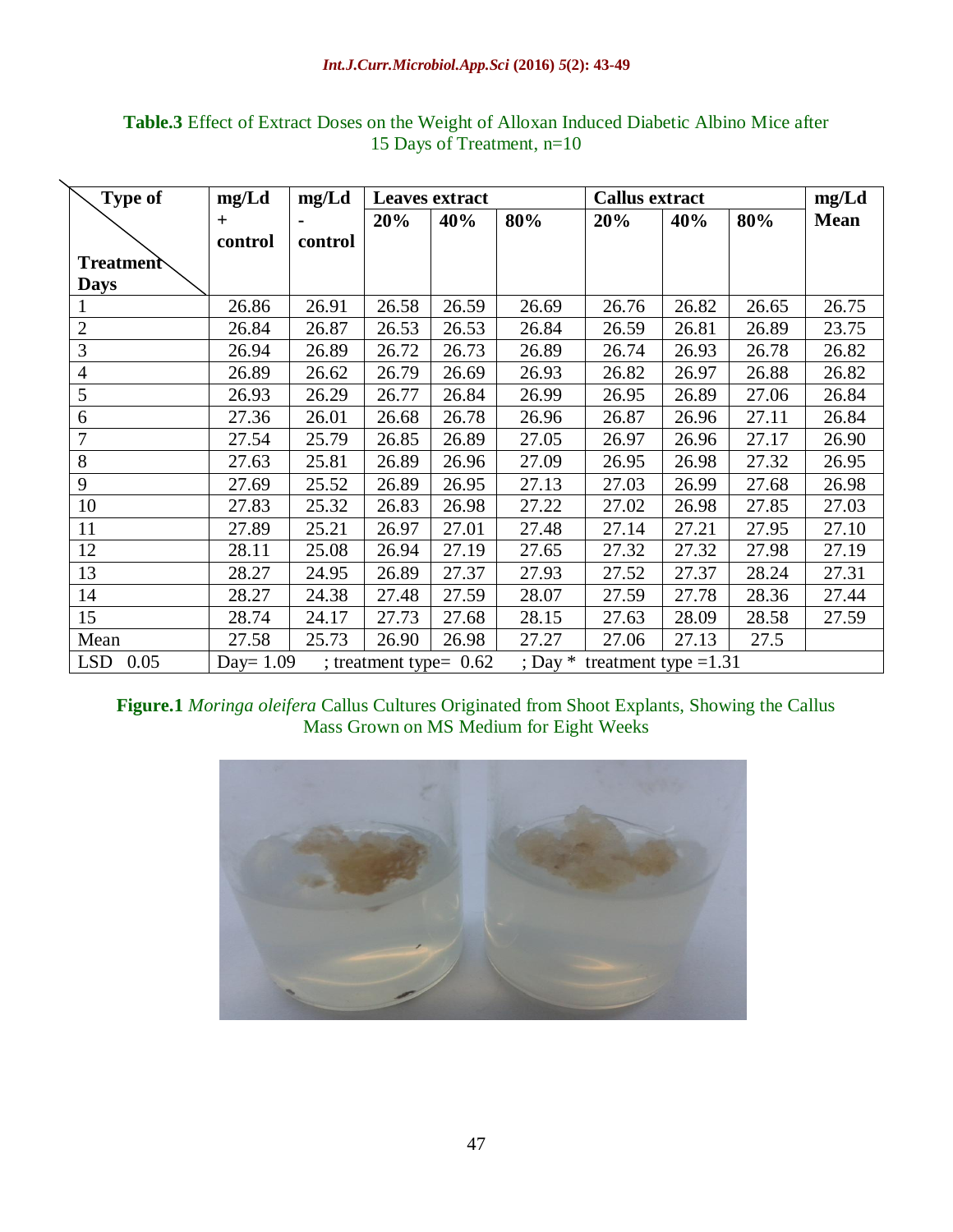| <b>Type of</b>           | mg/Ld                                                                  | mg/Ld   | <b>Leaves extract</b> |       |       | <b>Callus extract</b> |       |       | mg/Ld       |
|--------------------------|------------------------------------------------------------------------|---------|-----------------------|-------|-------|-----------------------|-------|-------|-------------|
| <b>Treatment</b>         | $+$                                                                    |         | 20%                   | 40%   | 80%   | 20%                   | 40%   | 80%   | <b>Mean</b> |
| <b>Days</b>              | control                                                                | control |                       |       |       |                       |       |       |             |
|                          | 123.1                                                                  | 321     | 317.5                 | 329.5 | 319.3 | 328.5                 | 315.9 | 312.7 | 295.9       |
| $\overline{2}$           | 131.4                                                                  | 352.1   | 323.8                 | 319.5 | 304.1 | 332.1                 | 309.4 | 319.3 | 298.9       |
| 3                        | 119.2                                                                  | 329.5   | 313.9                 | 349.2 | 309.2 | 320.4                 | 304.1 | 289.2 | 291.8       |
| $\overline{\mathcal{A}}$ | 134.1                                                                  | 382.3   | 315.7                 | 326.8 | 285.2 | 318.9                 | 284.6 | 269.4 | 289.6       |
| 5                        | 122.2                                                                  | 368.7   | 342.3                 | 314.8 | 293.8 | 311.7                 | 279.8 | 279.5 | 289.1       |
| 6                        | 115.3                                                                  | 359.4   | 328.3                 | 321.5 | 269.6 | 315.3                 | 268.7 | 248.9 | 278.3       |
| 7                        | 121.1                                                                  | 397.1   | 339.7                 | 312.3 | 275.8 | 321.6                 | 258.2 | 253.4 | 284.9       |
| 8                        | 118.9                                                                  | 409.6   | 316.1                 | 318.7 | 265.8 | 317.9                 | 236.8 | 232.1 | 276.9       |
| 9                        | 124.7                                                                  | 401.7   | 326                   | 342.1 | 2598  | 312.6                 | 239.5 | 229.6 | 279.5       |
| 10                       | 109.6                                                                  | 423.6   | 348.2                 | 338.2 | 276.8 | 308.7                 | 227.4 | 223.8 | 282.3       |
| 11                       | 121.5                                                                  | 452.8   | 329.8                 | 313.8 | 231.3 | 317.9                 | 224.1 | 205.3 | 274.5       |
| 12                       | 119.8                                                                  | 509     | 353.9                 | 312.8 | 238.9 | 313.5                 | 221.6 | 178.2 | 280.9       |
| 13                       | 118.4                                                                  | 493.5   | 323.1                 | 309.4 | 226.9 | 303.2                 | 213.1 | 152.3 | 267.4       |
| 14                       | 132.7                                                                  | 501.7   | 319.5                 | 298.7 | 221.7 | 285.1                 | 207.9 | 131.9 | 262.4       |
| 15                       | 117.3                                                                  | 513.4   | 326.1                 | 277.4 | 216.2 | 262.4                 | 211.8 | 113.3 | 254.7       |
| Mean                     | 121.9                                                                  | 414.3   | 328.2                 | 318.9 | 266.2 | 311.3                 | 253.5 | 229.2 |             |
| 0.05<br><b>LSD</b>       | Day = 21.96; treatment type = 18.53; Day $*$ treatment type =<br>38.62 |         |                       |       |       |                       |       |       |             |

**Table.4** Effect of Extract Doses on the Blood Glucose Level in Alloxan Induced Diabetic Albino Mice after 15 Days of Treatment, n=10

But callus extract was more effective than those of leave extracts in returning the animal's body weight and blood glucose level to the normal in comparison to negative control, using plant extracts for diabetic treatment appeared to be generally safe due to the presence of bioactive compounds especially in those of medicinal plants which have hypoglycemic effects through reduction insulin resistant, induction the releasing and inhibition glucagon secretion, slowing down the digestion and absorption of carbohydrates or by decreasing hepatic glucose production (Aja *et al.,,*2015). *M. oleifera* as a medicinal plant contains flavonoids, stilbeans, terpenoids, glycoside and alkaloids as its bioactive compounds as mentioned by Gupta and Misra, (2006), which also reported that the anti-diabetic effect of *M. oleifera* caused by an increase in insulin output or by inhibition of the intestinal absorption glucose. With the induction of callus cultures variable changes

may occurred in the metabolic reactions of the growing cells and lead increase in their yield and activity

## **References**

- Aja, P. M., Igwenyi, I. O., Ugwu Okechukwu, P. C., Orji, O. U. and Alum. E.U. (2015). Evaluation of Antidiabetic Effect and Liver Function Indices of Ethanol Extracts of *Moringa oleifera* and *Cajanus cajan* Leaves in Alloxan Induced Diabetic Albino Rats. *Global Veterinaria*, 14 (3): 439-447.
- Aja, P. M., Nwafor, E.J., Ibiam, A.U., Orji, O.U., Aja, P.M., Nwafor, E.J., Ibiam, A.U., Orji, O.U., Ezeani, N. and Nwali, B.U. (2013). Evaluation of Anti-diabetic and Liver Enzymes Activity of Aqueous Extracts of Moringa oleifera and Brideliaferruginea Leaves in Alloxan Induced Diabetic Albino Rats. *Inter. J.*